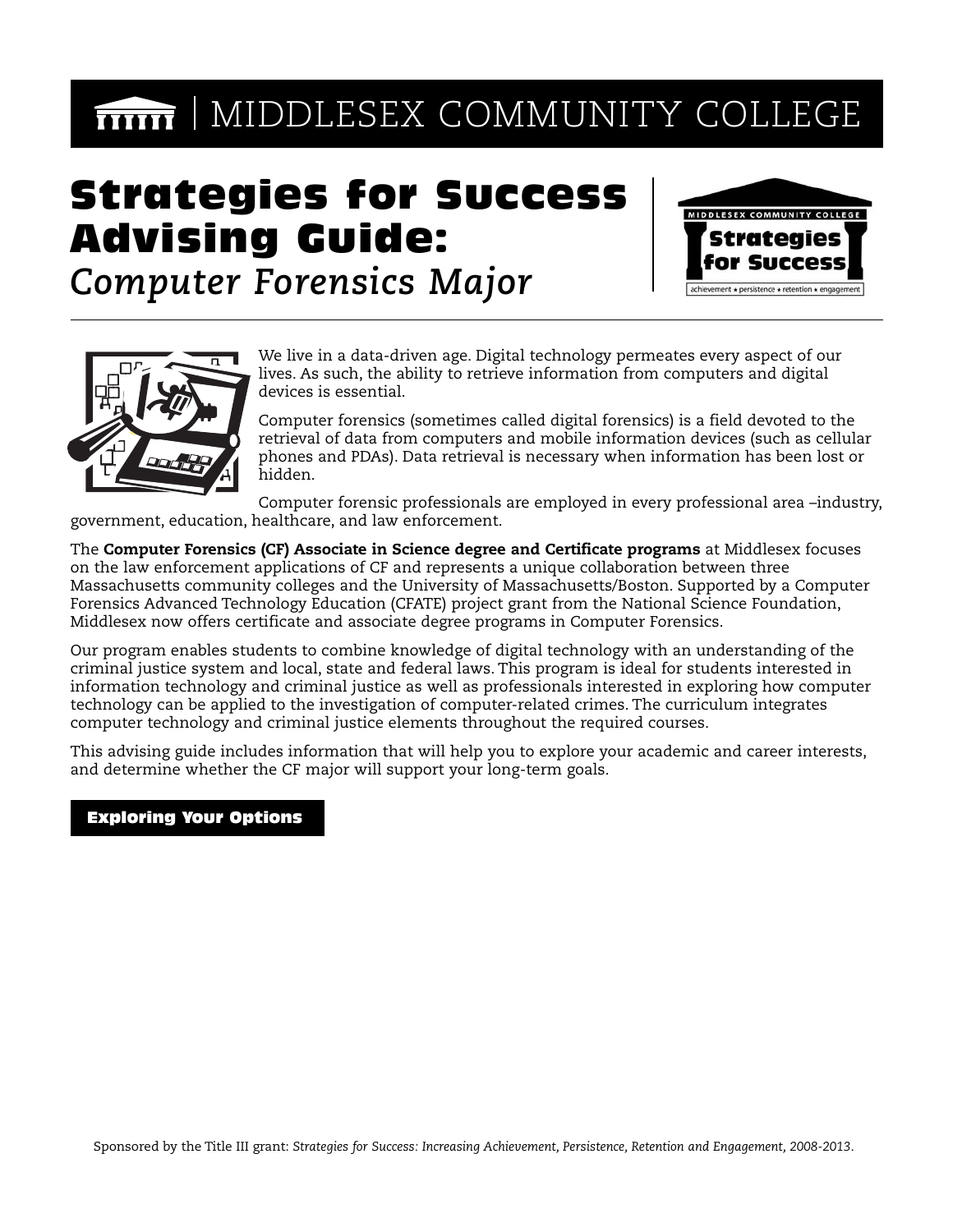

Review the career biographies which are located on the Career Services website at **www.middlesex.mass.edu/CareerServices/voc.biographies.ht**m

If you are thinking about a career in computer forensics, consider whether you have these personality traits and abilities:

#### **Ability to pay attention to detail**

Are you the kind of person who considers life from every angle? Do you look both ways when crossing a one-way street? Do you double check to make sure your spelling is correct even after you have used spell-check? Computer forensics requires careful attention to detail. In order to retrieve lost or missing data from a computer or server, computer forensics professionals must be able to follow a very specific series of steps. Forgetting or overlooking one of those steps can prevent the Computer Forensics Specialist from retrieving the data.

#### **Ability to master complex computer operations**

Computer forensics requires a strong understanding of computer technology and some programming. Have you taken a course in programming? If you have not, you may want to take an introduction to computer science first to see if this field suits you.

### **Ability to work under pressure and meet deadlines**

Do you miss deadlines when you are doing your school work? Do you always have an excuse when you come home late after curfew? The people who employ computer forensics professionals expect that the data sought will be retrieved in a timely manner. Meeting deadlines is essential for success in this profession.

### **Ability to write detailed reports**

Are you a capable writer? Can you organize your thoughts clearly into multi-paragraph documents? Computer forensic professionals often deliver the results of their efforts in the form of highly-detailed reports. Sometimes these reports are read by other professionals with a similar technical background and sometimes they are read by people who have limited understanding of advanced technology. It is essential that computer forensic professionals are able to communicate to multiple audiences

### **Ability to persevere when you run into road blocks**

Do you stick with a problem until it is solved, even when it takes longer than expected? Do you like to solve puzzles and figure things out? If you have the ability to see a problem through, then you would probably make a good computer forensics professional. Computer forensic professionals don't leave projects lying unfinished on their desks; they stick with it until the problem is solved even if that means working longer hours than usual.

### **Ability to keep learning**

Do you like to learn new things? Do you like to read? Do you like to think about how things can be done better? Computer technology is constantly evolving. Computer forensic professionals need to be able to keep up with technological innovations to order to solve data retrieval problems involving the latest computer hardware.

*If you are still unsure whether the Computer Forensics program is the right major for you, take the "Would I Make a Good Computer Forensics Student?" quiz.*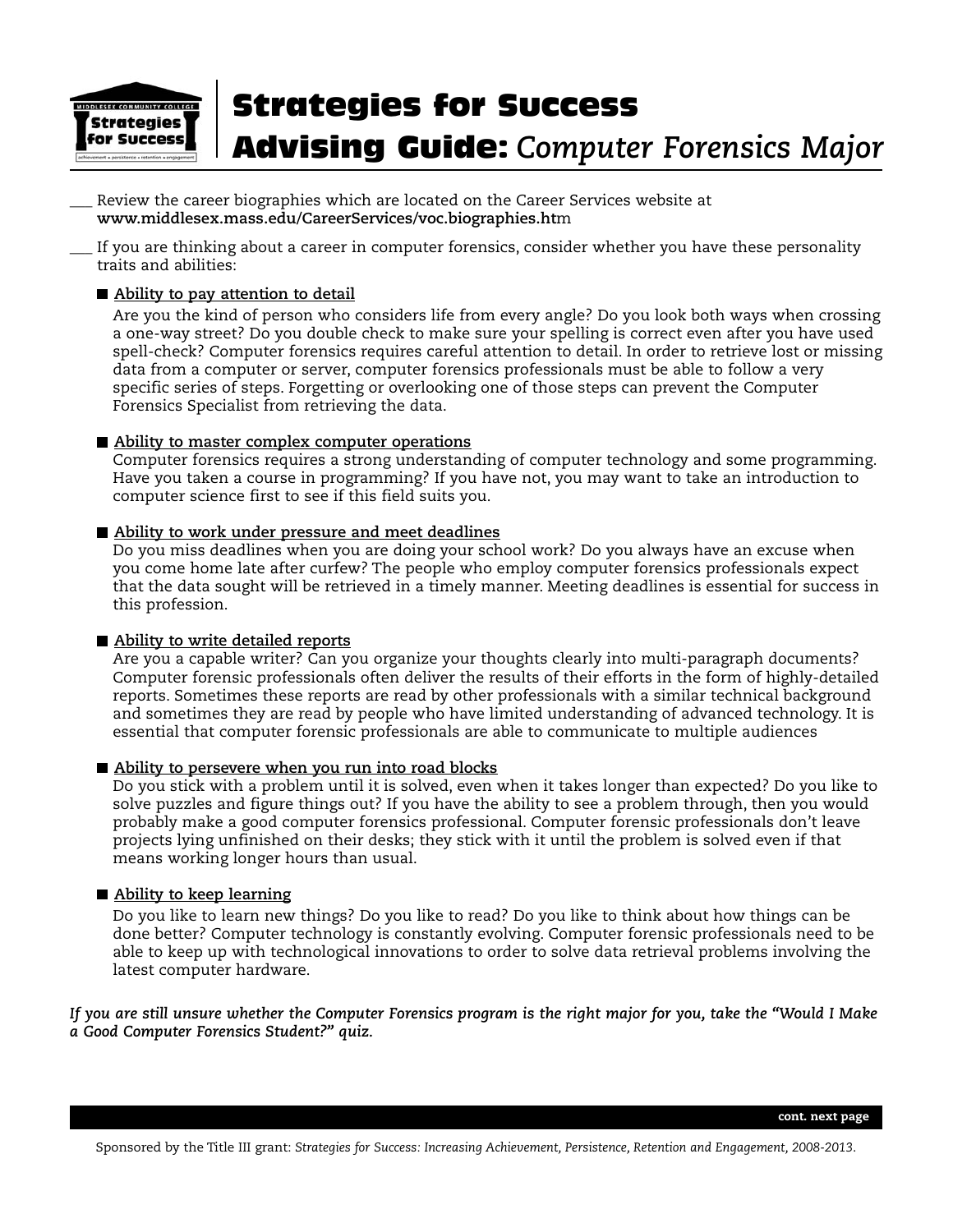

### Computer Forensics Self Exploration Activity *Would I Make a Good Computer Forensics Student?*

*For every statement below that you consider to be true, give yourself 1 point. Then consult the scale at the end.*

| <b>STATEMENT</b>                                                                                   | <b>TRUE</b> | <b>FALSE</b> |
|----------------------------------------------------------------------------------------------------|-------------|--------------|
| I am able to work on my own for long periods of time                                               |             |              |
| I I am very patient and I can stick to a problem until I have solved it                            |             |              |
| I am very organized and methodical                                                                 |             |              |
| I enjoy working on a computer<br>Note: This statement is particularly important                    |             |              |
| I I am able to explain to people how technology works                                              |             |              |
| I am competent writer who can create multi-page documents<br>that explain processes and procedures |             |              |
| I am the sort of person who others can trust with sensitive information                            |             |              |

All of the above statements apply to computer forensics. Ideally, a potential student in CF should answer "true" to all of the statements.

If your final score is 5 or more then you should consider trying computer forensics. If you score is less than 5, perhaps you should try a different program of study.

**At this point you can go one of two ways; The** *Career Path* **which is committing to your Associates Degree and then looking for a job after graduations or the** *Transfer Path* **continuing your education and transferring to a Bachelor's degree granting institute. Your advisor will guide you in the path you choose and help you reach your goal while ensuring that you meet your graduation requirements.** 

### The Career Path

Degrees in CF prepare students for jobs such as CF Analyst, CF Examiner, and CF Specialist in private industry as well as in local, state and federal agencies. The program also helps prepare students for the Certified Computer Examiner (CCE) exams. Students completing this program may choose to immediately enter the field or continue their studies in a four-year college program. There is a growing need for Computer Forensics trained professionals in federal, state and local agencies, law enforcement organizations, and in the private sector. Computer crimes have increased dramatically, creating a need for qualified, trained personnel.

- Work with your advisor to create a Career Plan. As a student who is on the Career Path, your focus should be on building your skill-set and marketing yourself for a job.
- \_\_\_ Work with a career counselor who can help you create a resume and cover letter. Consider looking for an internship to enhance your skills and establish some work experience. Call 1-800-818-3434 or visit the Academic, Career, and Transfer Centers in Lowell or Bedford to schedule your appointment.
- Work with a career counselor to identify other opportunities to help you build your resume and better sell yourself to future employers.
- \_\_\_ Continue to work with a career counselor who can help you with interview skills and job search techniques. Schedule an appointment with your advisor to follow up on your career plan.

**cont. next page**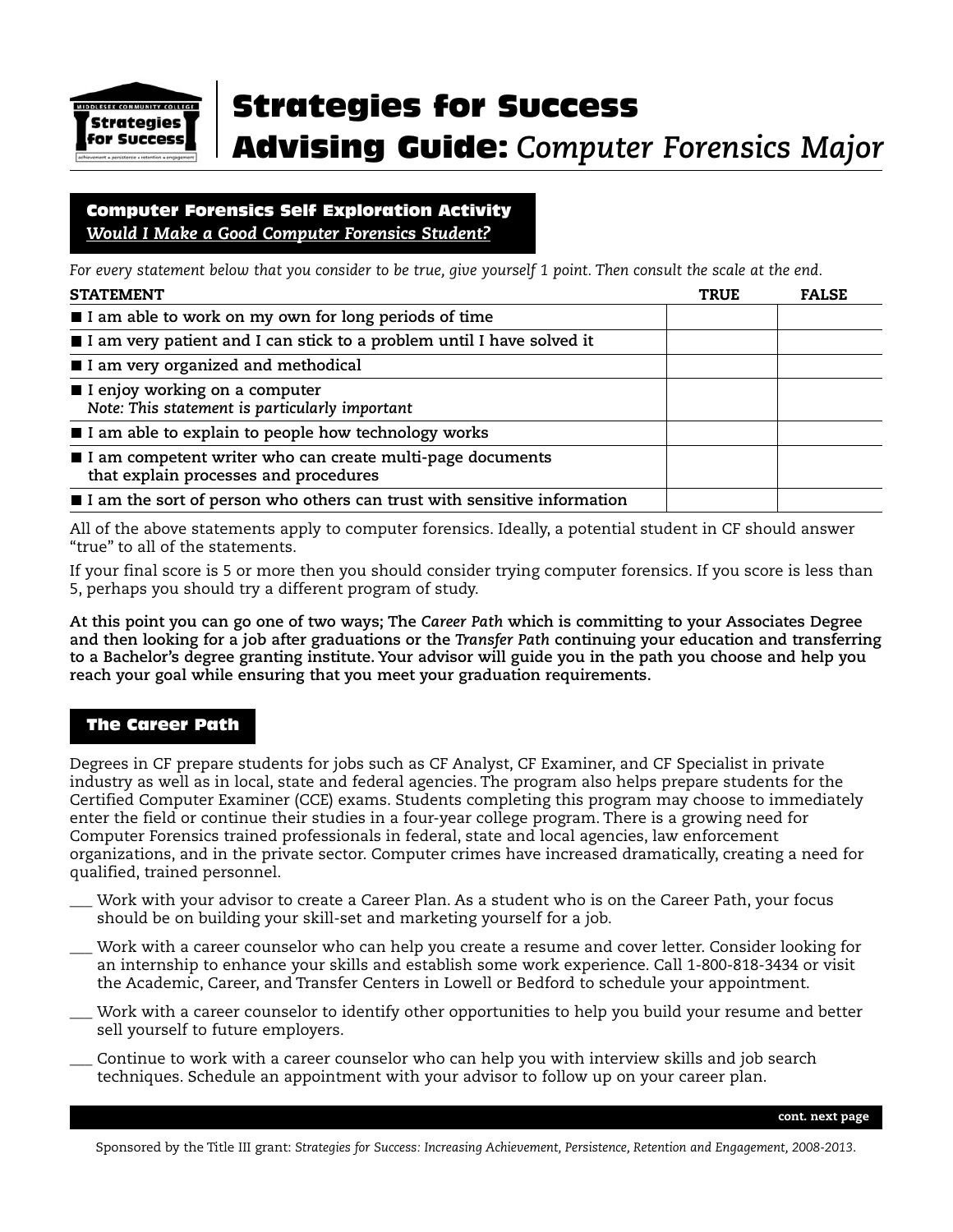

### The Transfer Path

- Work with your advisor to create a Transfer Plan. Identifying and applying to a Bachelor's Degree program will be your focus. You'll need to research academic programs of interests, colleges that offer these programs and be aware of deadlines for admissions, financial aid, and housing deposits (if you are interested on living on campus). The transfer process can be complex. Your advisor and transfer counselor can help you with this process.
- Schedule an appointment to meet with a transfer counselor to learn about the transfer programs that are available to you as an MCC student, such as *MassTransfer*, transfer/articulation agreements with other colleges, and other programs. Also, ask about the Common Application and the benefits of using this form. Call 1-800-818-3434 or visit the Academic, Career, and Transfer Centers in Lowell or Bedford to schedule your appointment.
- If the transfer institution that you are applying to requires that you write a college essay, make an appointment with a tutor in the writing center to help you edit and review your essay. Remember the essay reflects who you are as a student and is also a sample of your writing ability.
- Look for transfer scholarships that may be available.
- \_\_\_ Meet with your advisor before your last semester to make sure you have met all your intensive values and curriculum requirements and to ensure that you are ready for graduation.

### Computer Forensics Program Outcomes

**Graduates of the Computer Forensics program at MCC are prepared to:**

- Assess a crime or incident scene to select and apply the most appropriate industry-accepted procedures to the retrieval, recovery and preservation of digital evidence including network data
- Collect, analyze and evaluate evidence data using industry-standard computer forensic software and hardware
- Retrieve and recover files on various types of storage devices, using different operating systems and networks systems
- **Prepare written computer-forensics investigation reports that can be admissible in the courts**
- Collaborate with others to conduct a proper computer-forensics investigation
- Discuss and apply the rules of evidence and court procedures, and the legal and ethical issues related to the acquisition and analysis of digital evidence
- **Describe the functions and interrelationships of the major components of the criminal justice system**

### **AND**

- Use knowledge acquired at MCC as a foundation for continued study and/or practical application
- Interpret and analyze information in order to engage in critical thinking and problem solving
- Communicate, use information, and employ technology effectively
- Communicate an understanding of the world from a global perspective
- **Demonstrate the capacity for on-going personal and professional development**

Sponsored by the Title III grant: *Strategies for Success: Increasing Achievement, Persistence, Retention and Engagement, 2008-2013*.